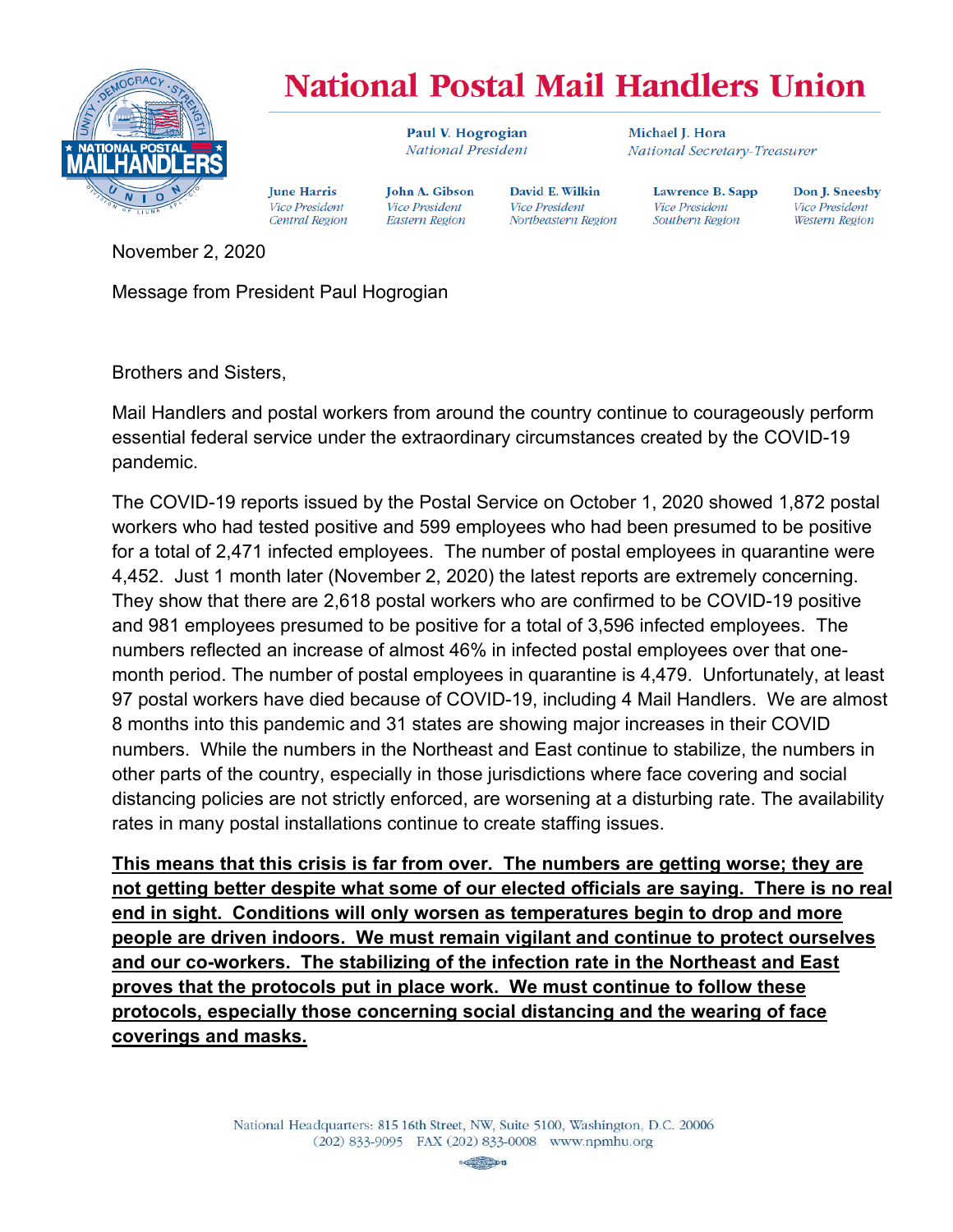Social distancing applies to all postal workplaces including plants, on the docks and in lunch and break rooms.

Complying with these protocols will protect yourself as well as your co-workers.

Please contact your Union representatives if your facility is not following any of these protocols (Face Coverings, Supplies, Social Distancing, Stand-Up Talks, Cleanings, etc.).

NPMHU representatives continue to meet on a regular basis with their counterparts in postal management to discuss the Postal Service's response to the outbreak of the virus and to ensure that the proper protocols are in place during ever-changing circumstances. The NPMHU, as well as the APWU, NALC, and NRLCA, have been in discussions with senior Postal Management to implement a "temperature taking" process in postal installations. The NPMHU feels that as more and more postal employees are returning to work, more protections need to be put in place. Details such as procedures when an employee exceeds that threshold, return to work protocols, and privacy concerns are still being finalized. Discussions are also taking place regarding which installations will implement "temperature taking" procedures. Finalizing these details has become more complicated than expected.

Discussions with the Postal Service are also taking place regarding making COVID-19 testing available for postal employees at postal facilities. The NPMHU believes that this would be a positive step in ensuring that Mail Handlers and all postal workers are protected from the COVID-19 pandemic. More details will be provided as these discussions progress.

The NPMHU also reached agreement with the Postal Service to further extend the following Memoranda of Understanding (MOUs) and policy statements until December 31, 2020:

- 1. Sick Leave for Dependent Care (Child Care)
- 2. Liberal Leave Policy
- 3. MHA Leave
- 4. Temporary MHA Exception Period
- 5. Temporary Extension on Step 3 and Arbitration Appeals

The Liberal Leave Letter provides that "Leave taken for COVID-19 related reasons…may not be cited in discipline for failing to maintain an assigned schedule under ELM 511.43."

Our Regional Directors are in constant contact with their counterparts in the Postal Area Offices to discuss COVID-19 issues. If you are aware of any violations of the protocols listed above, please bring them to the attention of your local union representatives so that they may refer them to the Regional Directors. Our Regional Directors have been extremely successful in rectifying problems brought to their attention. However, they cannot correct a problem of which they are not aware.